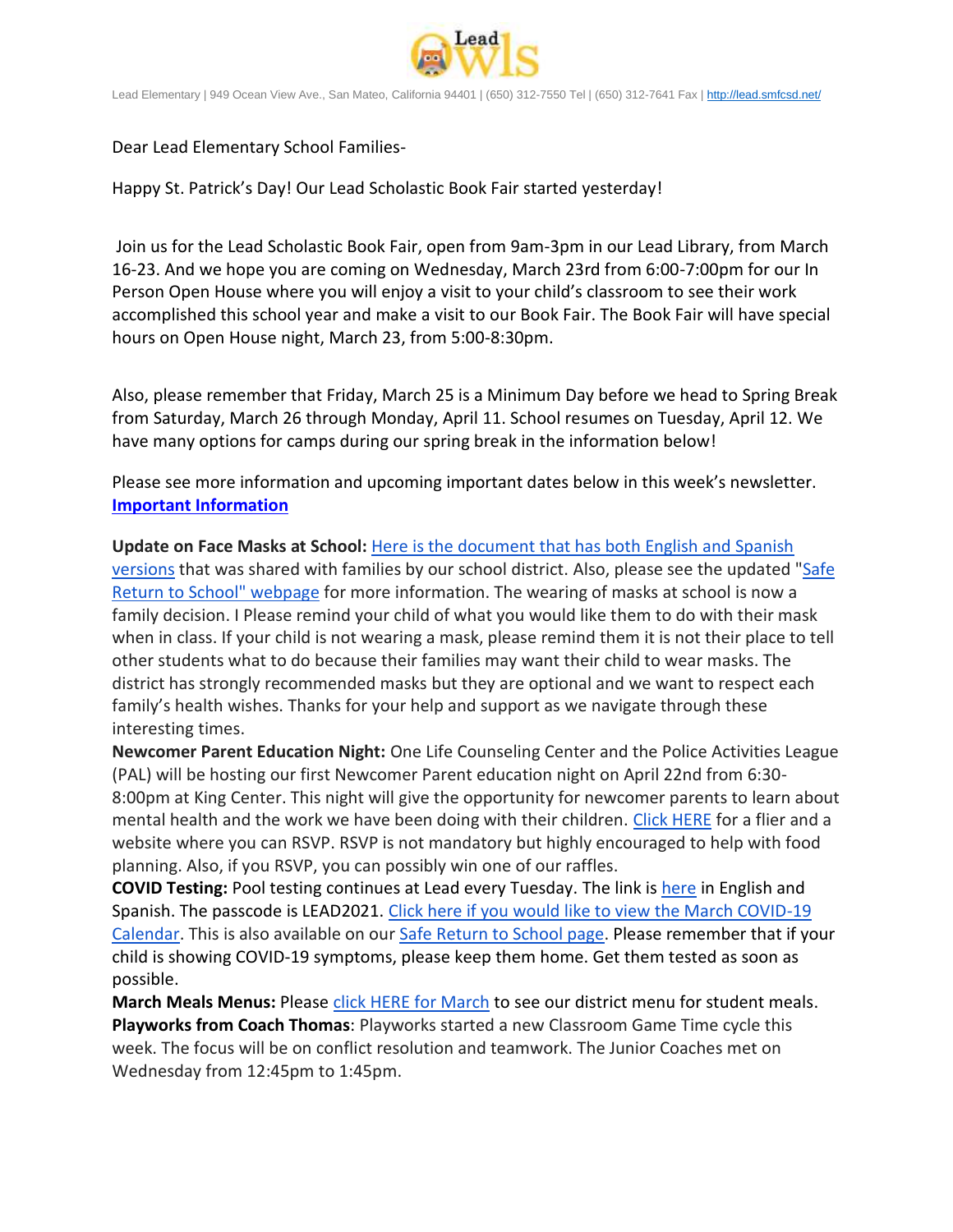

Lead Elementary | 949 Ocean View Ave., San Mateo, California 94401 | (650) 312-7550 Tel | (650) 312-7641 Fax [| http://lead.smfcsd.net/](http://lead.smfcsd.net/)

## **Upcoming Events**

**Wednesday, March 16-23 - Lead Scholastic Book Fair:** Join us for the Lead Scholastic Book Fair, Volunteers needed! Please contact Ms. Shannon in the Library or email [smcgovern@smfcsd.net](mailto:smcgovern@smfcsd.net) if you are interested in helping; there is also a Signup Genius page on the PTA website! Shop online at: <https://www.scholastic.com/bf/leadelementaryschool>

**Monday, March 21st (ALL DAY) - Crazy and Mismatched Socks Spirit Day:** In honor of World Down Syndrome Day, please encourage your child to show support by wearing fun and colorful socks.

**Wednesday, March 23rd (6:00-7:00pm) - In Person Open House:** Please enjoy a visit to your child's classroom to see their work accomplished this school year and make a visit to our Book Fair.

**Friday, March 25th (Minimum Day Schedule)**: Please note we will follow our Minimum Day Schedule found by clicking [HERE](https://drive.google.com/file/d/1MubdqKmB9dvSEzOFFg_MljXu8Dclin1L/view?usp=sharing) on this Friday before Spring Break, which is March 26-April 11.

**Saturday, March 26th - Monday, April 11th - Spring Break (No School):** We hope your child is able to enjoy two weeks filled with fun and lots of reading time.

**Tuesday, April 12th - Return to School:** School will resume after spring break on Tuesday, April 12 at 8:00am for TK-5th grade and 9:00am for Preschool SDC.

## **For Your Consideration**

Parent Education, Groups, and Resources: Please [click HERE.](https://docs.google.com/document/d/1qzaxcwGAK8gv58dhaidz5TU9mVxH_kI5he9dnoyC8pQ/edit?usp=sharing)

**Spring 2022 Activity Guide for the San Mateo Recreation Center:** Kids are needed to register to keep dance classes from being canceled due to low enrollment. Peruvian classes especially need kids. There are also Mexican Folkloric, K-Pop, Irish, Hip Hop, Jazz, Ballet, Tap dance classes. The spring session started this week. View the [2022 Spring Activity Guide](https://r20.rs6.net/tn.jsp?f=0017Df3wQ8l49THm16g0L34RJ5MHvYHYz3FDIMlR8Q05W4nWBrv_9MOyYKT08BQONTZnNxi96HD0Qv0mQZC-__QY_HdrksxjzeWAl0tBUytewrIhPOX-R1Ho7F78dJc3yJzVjBf71QDs4hDRuOJXU02l0yl_k68pXNOpErecefv4IoRkubcuGhqHg==&c=D4HMR9BZlGCRGrByxzjsj7YE4GQMeqBN6zyZMl6Z0HKr1cKQD1xtQg==&ch=hFtxS6TKGRNOxEPkxcRy6Nr_s5k5pQJaqpIVTrRxAPtHPrITQJZNbQ==) for classes that go from March to June. Register online at [sanmateorec.org!](https://r20.rs6.net/tn.jsp?f=0017Df3wQ8l49THm16g0L34RJ5MHvYHYz3FDIMlR8Q05W4nWBrv_9MOyWrx85Gk-LcMW0hmzJwSKM_ha3iXFtXIy9Ijfa6wM7DMBjJOECnEbnJTvCG3BgU_jNiviyVUqVH_saZUnoxRRyI3ntXXIW1yAEl2NJUvsktPcT0a3WxaBMGLue5m-p-oHw==&c=D4HMR9BZlGCRGrByxzjsj7YE4GQMeqBN6zyZMl6Z0HKr1cKQD1xtQg==&ch=hFtxS6TKGRNOxEPkxcRy6Nr_s5k5pQJaqpIVTrRxAPtHPrITQJZNbQ==)

## **Youth Poetry Contest for 4th-8th Graders:** Please [click HERE.](https://drive.google.com/file/d/1HfYLx1C8xCJy__ejiGWxcxqFcdrzcVUc/view?usp=sharing)

**Star Vista Parent Education Group Series in Spanish:** Please [click HERE.](https://drive.google.com/file/d/14PtcQUVQcjh9u2ea5ntZsQYKu1GpHxvF/view?usp=sharing)